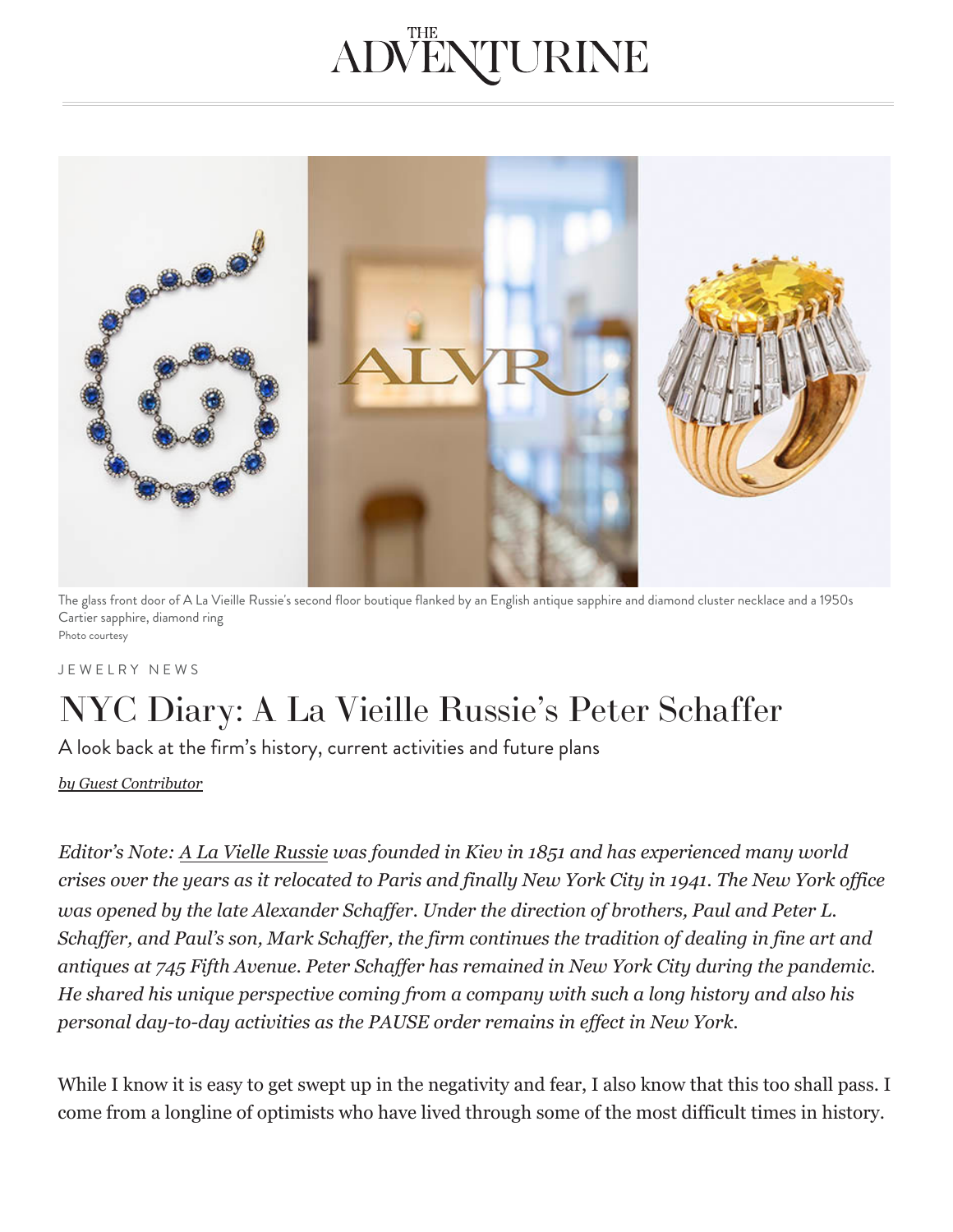When the Soviet Union dissolved in 1991, we were able to do some extensive research into the family business. We were very interested to see we had two shops in Kiev both in hotels dating back to 1851. The family left Russia in 1921, as communism solidified and moved West (Kiev being west of Moscow) and private businesses were forced to leave. The family then moved to Paris and opened up the new shop on rue du Faubourg Saint-Honoré where they stayed until right before the Nazi Invasion. However, we were fortunate to have the shop stay open and be run by an Armenian relative.

A memory I will carry with me forever is when my brother and I were on our way to summer camp in Switzerland in 1948 when we stopped in the Port of Le Havre which had been unbelievably smashed, it was devastating. When we went into the shop and into the basement we found a German helmet – no head attached – in the coal bin. It was really quite an experience to see the war so closely at such a young age.

From Paris, my father arranged to have the family brought to New York and joined the gallery here, first in a shared space on 55th Street and then in Rockefeller Center in 1933, as one of the first tenants. My father is credited with bringing [Faberge](https://www.alvr.com/category/the-collection/faberge/) to this country. Most of the collections both public and private today were built by us. Malcom Forbes commented that over 80% of the Forbes collection came from us. Alongside our collections of Faberge we have always had extraordinary collections of rare jewelry. Including some of the pieces from the Russian, Spanish and French crown jewels.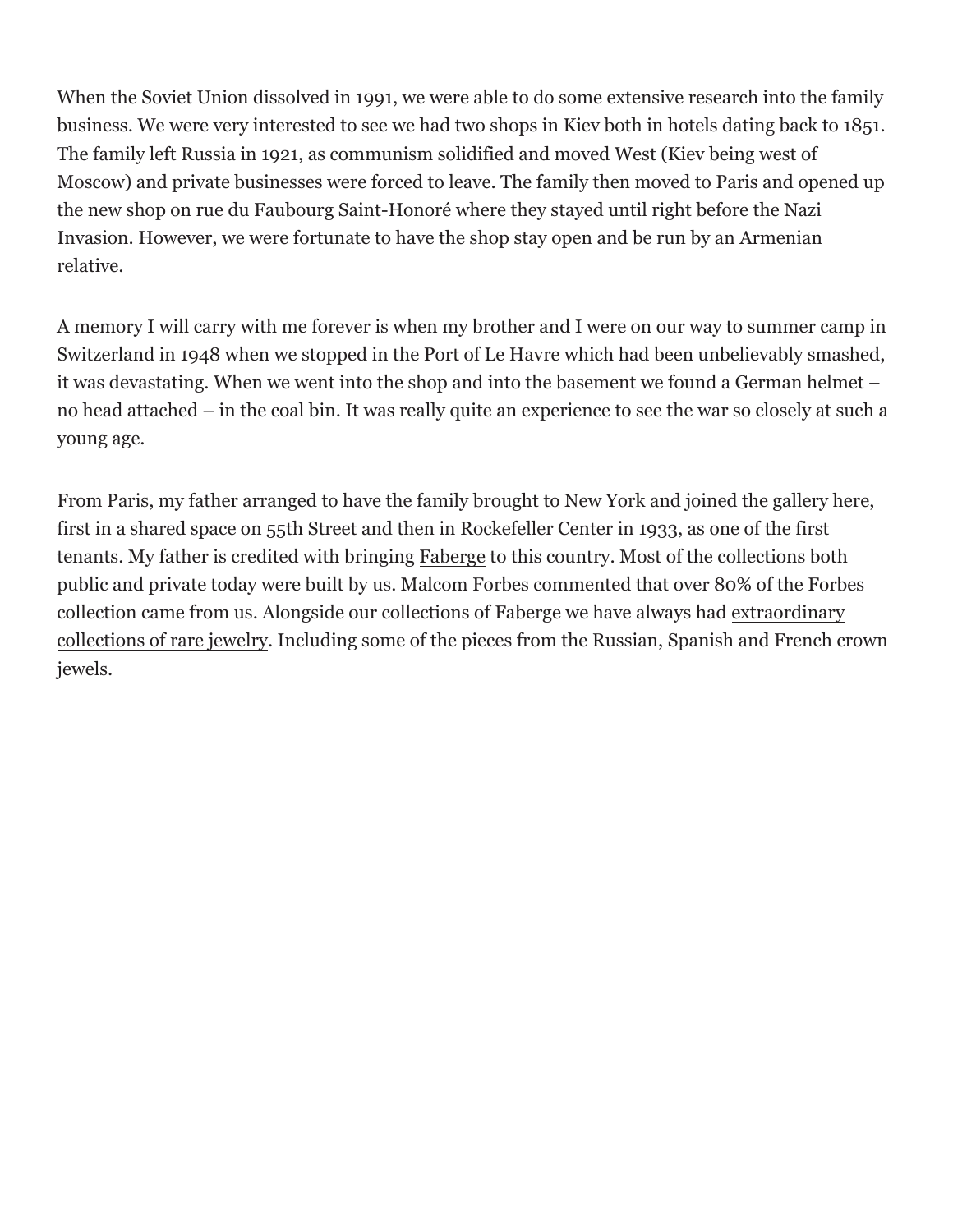

Victorian Imperial Topaz and diamond earrings from the collection of A La Vieille Russie. Photo courtesy

My father always said, there were three things to make a good business quality, price, and quantity. These principles are what he built the business on and what we are guided by to this day. In many ways, we are on a stroll through history, which is why we now have some of the most amazing pieces from the late 20th century as well.

We were once described in the *Village Voice* as the keeper of the largest collection of pre-signed jewelry. They had seen a few pieces in our shop and later seen the exact same piece in other shops signed by very well-known designers. This always delighted us because we never really cared what the name was as long as the pieces were great.

In our time we have gotten to know some extraordinary people including Millicent Rogers, Audrey Hepburn, Jacqueline Kennedy Onassis, Gloria Vanderbilt, Frank Sinatra, Karl Lagerfeld and Marilyn Monroe. It's so special to have the opportunity to get to know our clients as real people, not just their public persona. One time we had a member of the British Royal family walk in by himself and ask if he could sneak out the back door.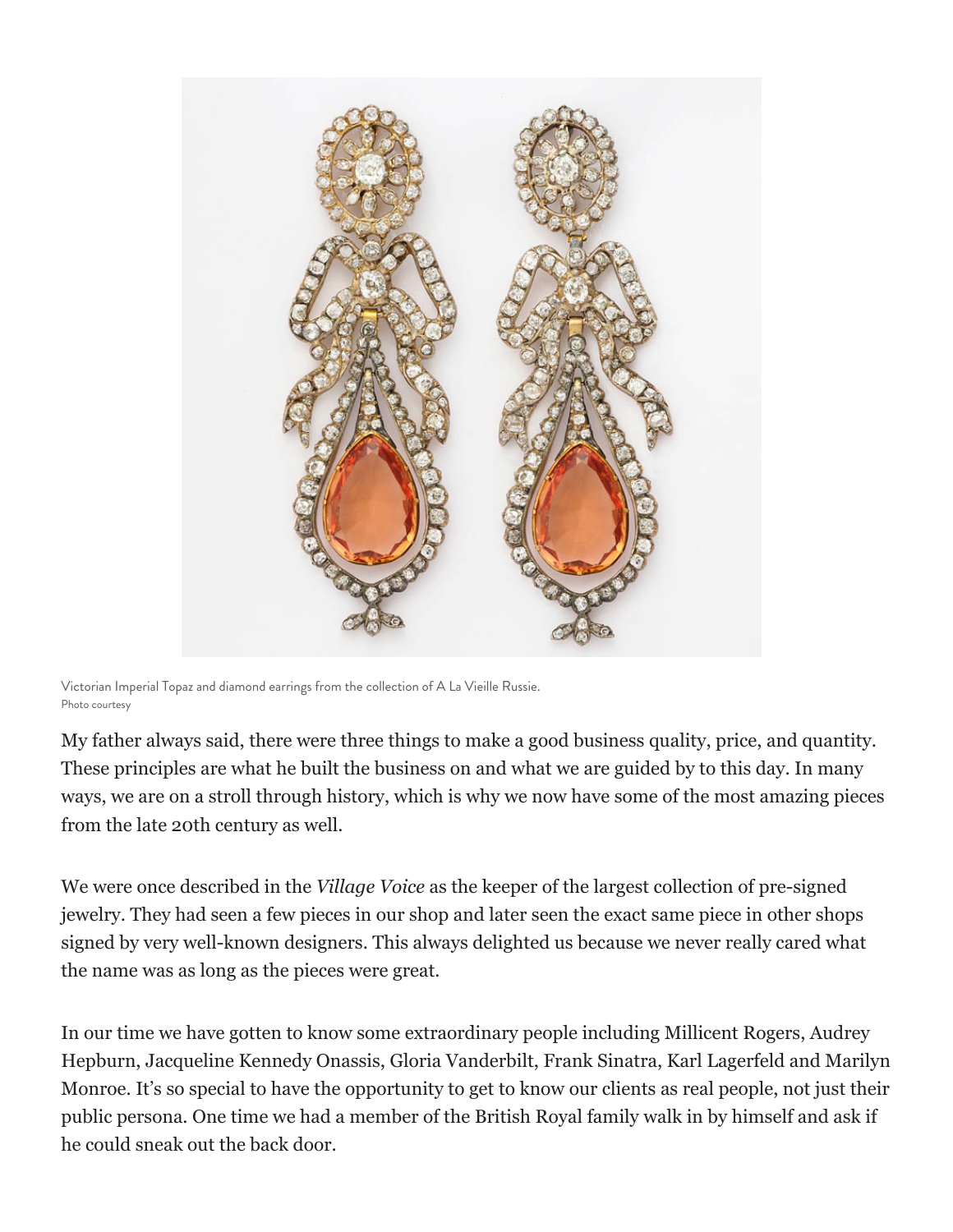I am often asked what my favorite pieces are and while usually my response is "the last one that sold," we did acquire the original Verdura Lion's Paw shell from the collection of Millicent Rogers and I have to admit that is a pretty special piece.



The Verdura Lion's Paw Shell brooch set with diamonds and gold formerly in the collection of Millicent Rogers at A La Vieille Russie. Photo courtesy

The pandemic in many ways began for us during the TEFAF art fair. When it closed early due to fears of the spread of the virus, I was worried about how this would affect sales and our relationship with clients who we only connect with in Maastricht. A good portion of my weekdays now are spent checking in with clients across the globe, some we missed in Maastricht. We are lucky to have so many loyal customers and are pleased to be connected with new ones especially during this time.

At <u>A La Vieille Russie</u> we like to have team meetings once a week for daily and future planning as well as individual touch bases daily. Currently we are brainstorming if we will do something special when we can safely reopen. As a result of one of our team calls, Adam Patrick, of the gallery, conceptualized a new show for the Fall centering on earrings which will be very exciting.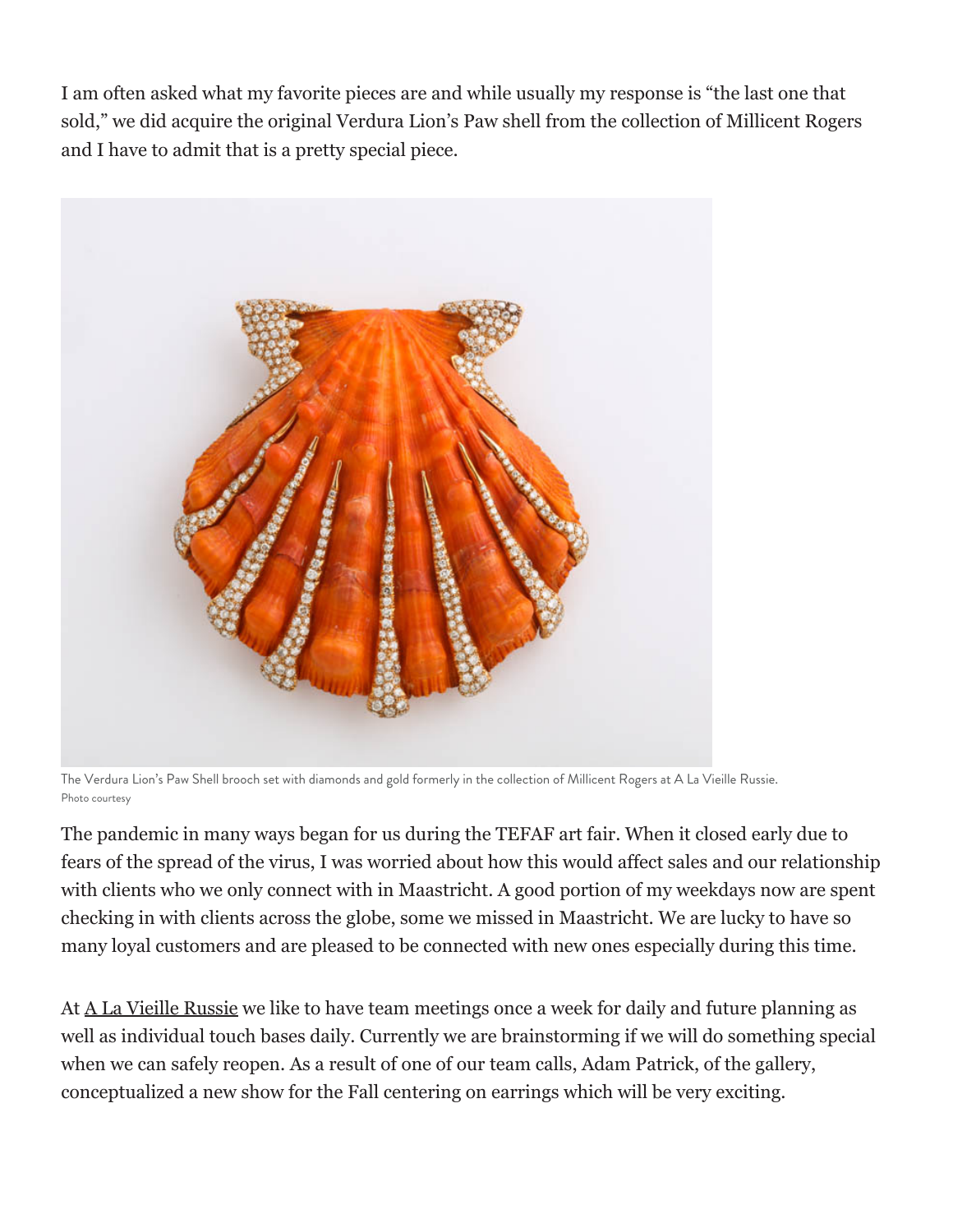

Schlumberger Crown of Thorns brooch formerly in the collection of Millicent Rogers at A La Vieille Russie. Photo courtesy

I usually walk to the office once a week to check on mail, pick up magazines, pay bills, and organize shipments to clients. Shipping is actually one of our biggest concerns right now, but we are making do. When I do step out, I am often surprised at the number of people out and how they are really making a conscious effort to keep a safe distance from those around them. I've also definitely noticed more cars on the roads. I think people are driving to work rather than taking public transportation, probably because they know they can park. I even took my car out for the first time in a while just the other day. Although I was just doing it to keep the battery up – and to be sure I still remembered how to drive.

When I am off the clock, I am spending quite a bit of time reading magazines, like *Smithsonian*, *National Geographic*, and *Science*, and watching episodes of *The Life Collection* from the BBC with